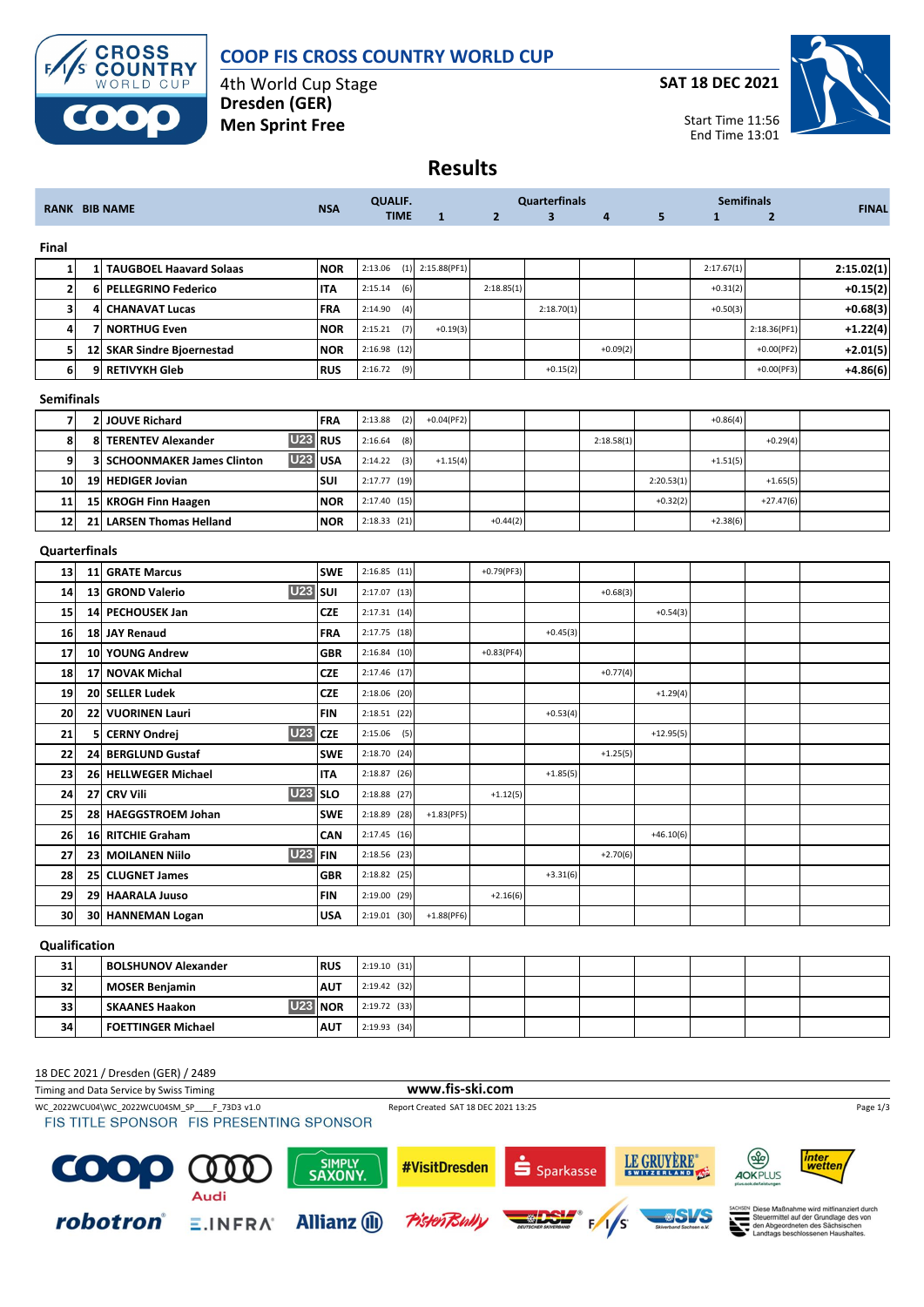## **COOP FIS CROSS COUNTRY WORLD CUP**



4th World Cup Stage **Dresden (GER) Men Sprint Free**

**SAT 18 DEC 2021**



Start Time 11:56 End Time 13:01

## **Results**

|    | <b>RANK BIB NAME</b>                         |            | <b>QUALIF.</b>  |              |              | <b>Quarterfinals</b>    |   |   |              | <b>Semifinals</b> | <b>FINAL</b> |
|----|----------------------------------------------|------------|-----------------|--------------|--------------|-------------------------|---|---|--------------|-------------------|--------------|
|    |                                              | <b>NSA</b> | <b>TIME</b>     | $\mathbf{1}$ | $\mathbf{2}$ | $\overline{\mathbf{3}}$ | 4 | 5 | $\mathbf{1}$ | $\overline{2}$    |              |
| 35 | <b>CHAUTEMPS Arnaud</b>                      | <b>FRA</b> | $2:20.05 (=35)$ |              |              |                         |   |   |              |                   |              |
| 35 | <b>STAREGA Maciej</b>                        | <b>POL</b> | $2:20.05 (=35)$ |              |              |                         |   |   |              |                   |              |
| 37 | <b>SUHONEN Verneri</b>                       | <b>FIN</b> | 2:20.44 (37)    |              |              |                         |   |   |              |                   |              |
| 38 | <b>U23 GER</b><br>SOSSAU Anian               |            | 2:20.65 (38)    |              |              |                         |   |   |              |                   |              |
| 39 | <b>JONSSON Olof</b>                          | <b>SWE</b> | 2:20.66 (39)    |              |              |                         |   |   |              |                   |              |
| 40 | <b>SVENSSON Oskar</b>                        | <b>SWE</b> | 2:20.69 (40)    |              |              |                         |   |   |              |                   |              |
| 41 | U <sub>23</sub> AUT<br><b>MRKONJIC Lukas</b> |            | 2:20.77 (41)    |              |              |                         |   |   |              |                   |              |
| 42 | <b>BOLGER Kevin</b>                          | <b>USA</b> | $2:21.03$ (42)  |              |              |                         |   |   |              |                   |              |
| 43 | <b>POIKONEN Verneri</b>                      | <b>FIN</b> | 2:21.05 (43)    |              |              |                         |   |   |              |                   |              |
| 44 | <b>MOCELLINI Simone</b>                      | IΤΑ        | 2:21.14(44)     |              |              |                         |   |   |              |                   |              |
| 45 | <b>MANNILA Lauri</b>                         | <b>FIN</b> | $2:21.32$ (45)  |              |              |                         |   |   |              |                   |              |
| 46 | <b>VORANAU Aliaksandr</b>                    | <b>BLR</b> | 2:21.47 (46)    |              |              |                         |   |   |              |                   |              |
| 47 | U23 RUS<br><b>FILIMONOV Denis</b>            |            | 2:21.76 (47)    |              |              |                         |   |   |              |                   |              |
| 48 | <b>KENNEDY Russell</b>                       | CAN        | $2:21.91$ (48)  |              |              |                         |   |   |              |                   |              |
| 49 | <b>KALIVODA Tomas</b>                        | <b>CZE</b> | 2:22.24 (49)    |              |              |                         |   |   |              |                   |              |
| 50 | <b>KILP Marko</b>                            | <b>EST</b> | 2:22.31 (50)    |              |              |                         |   |   |              |                   |              |
| 51 | <b>U23</b> USA<br><b>OGDEN Ben</b>           |            | 2:22.43 (51)    |              |              |                         |   |   |              |                   |              |
| 52 | <b>SIMENC Miha</b>                           | <b>SLO</b> | $2:22.44$ (52)  |              |              |                         |   |   |              |                   |              |
| 53 | <b>KOLL Kristjan</b>                         | <b>EST</b> | 2:22.95 (53)    |              |              |                         |   |   |              |                   |              |
| 54 | <b>BURY Kamil</b>                            | <b>POL</b> | 2:23.05 (54)    |              |              |                         |   |   |              |                   |              |
| 55 | <b>NAZAROV Fedor</b>                         | <b>RUS</b> | 2:23.07 (55)    |              |              |                         |   |   |              |                   |              |
| 56 | <b>U23 EST</b><br>DREMLJUGA Karl Sebastian   |            | 2:23.15 (56)    |              |              |                         |   |   |              |                   |              |
| 57 | <b>U23 ESP</b><br><b>PUEYO Jaume</b>         |            | 2:23.32 (57)    |              |              |                         |   |   |              |                   |              |
| 58 | <b>LAMPIC Janez</b>                          | <b>SLO</b> | 2:23.39 (58)    |              |              |                         |   |   |              |                   |              |
| 59 | PEREKHODA Ruslan                             | <b>UKR</b> | 2:23.57 (59)    |              |              |                         |   |   |              |                   |              |
| 60 | <b>U23</b> GER<br><b>STOELBEN Jan</b>        |            | 2:23.58 (60)    |              |              |                         |   |   |              |                   |              |
| 61 | <b>VAICIULIS Modestas</b>                    | <b>LTU</b> | 2:23.65(61)     |              |              |                         |   |   |              |                   |              |
| 62 | <b>WESTBERG Karl-Johan</b>                   | <b>SWE</b> | 2:23.78 (62)    |              |              |                         |   |   |              |                   |              |
| 63 | U23 USA<br><b>JAGER Luke</b>                 |            | 2:23.79 (63)    |              |              |                         |   |   |              |                   |              |
| 64 | <b>U23 GER</b><br><b>KASTNER Marius</b>      |            | 2:23.91 (64)    |              |              |                         |   |   |              |                   |              |
| 65 | <b>U23 BLR</b><br><b>SHPUNTAU Yahor</b>      |            | 2:24.19(65)     |              |              |                         |   |   |              |                   |              |
| 66 | <b>U23 EST</b><br><b>HIMMA Martin</b>        |            | 2:24.44 (66)    |              |              |                         |   |   |              |                   |              |
| 67 | <b>IZQUIERDO-BERNIER Ricardo</b>             | <b>ESP</b> | 2:24.94(67)     |              |              |                         |   |   |              |                   |              |
| 68 | <b>OLEX Max</b>                              | <b>GER</b> | 2:25.10(68)     |              |              |                         |   |   |              |                   |              |
| 69 | <b>U23 GER</b><br><b>KNOPF Florian</b>       |            | 2:25.14(69)     |              |              |                         |   |   |              |                   |              |
| 70 | <b>U23</b> SVK<br><b>CENEK Jachym</b>        |            | 2:25.53 (70)    |              |              |                         |   |   |              |                   |              |
| 71 | <b>U23</b> GER<br><b>CERVINKA Maxim</b>      |            | $2:25.74$ (71)  |              |              |                         |   |   |              |                   |              |
| 72 | de FABIANI Francesco                         | ITA        | $2:26.31$ (72)  |              |              |                         |   |   |              |                   |              |
| 73 | <b>KRASOVSKYI Oleksii</b>                    | <b>UKR</b> | 2:26.98 (73)    |              |              |                         |   |   |              |                   |              |
| 74 | <b>BELLINGHAM Phillip</b>                    | <b>AUS</b> | 2:27.75 (74)    |              |              |                         |   |   |              |                   |              |